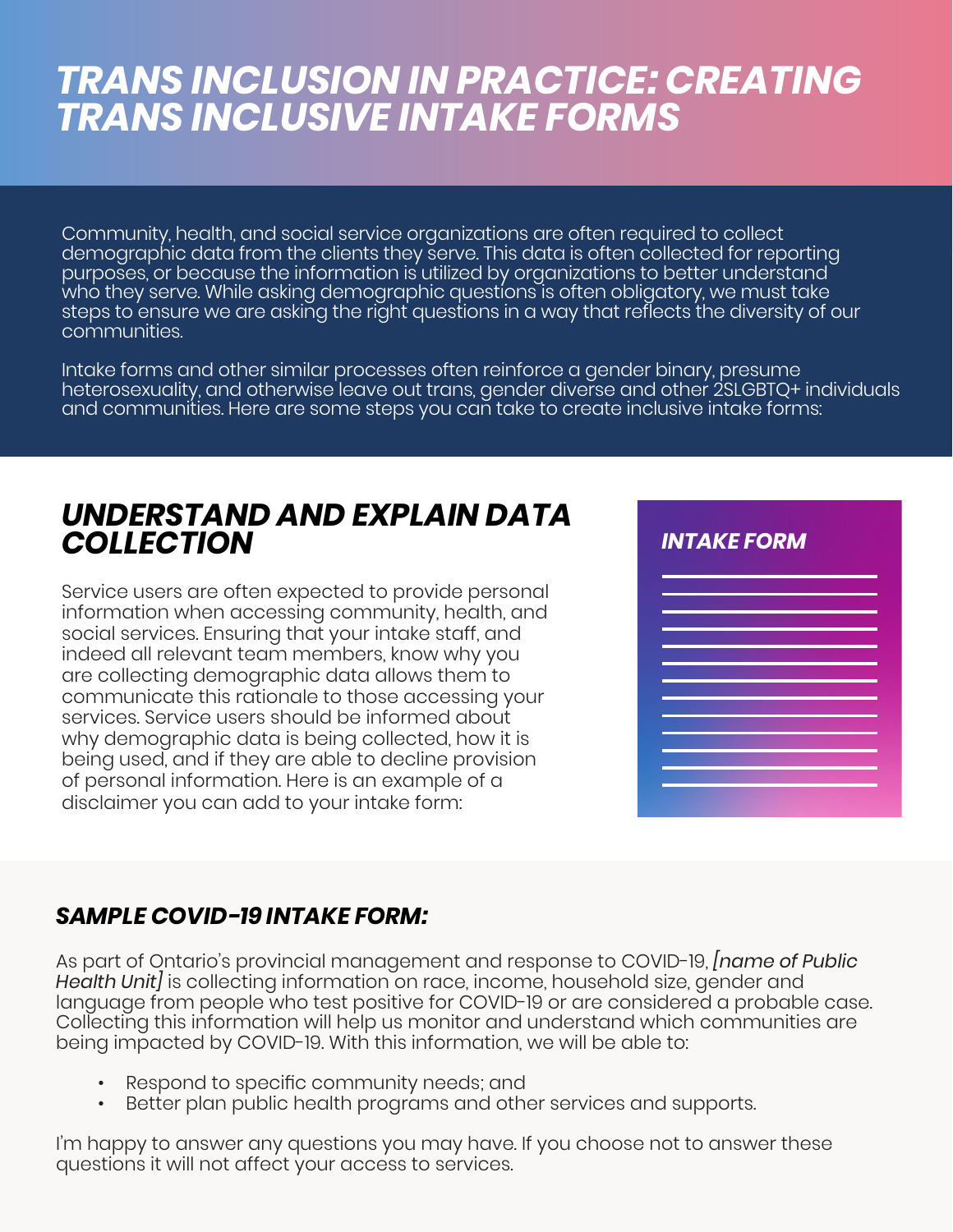### *GENERAL EXAMPLE:*

We are collecting demographic information from clients to find out who we serve and what unique needs our clients have. We will also use this information to understand client experiences and outcomes.

The information we collect will help us to improve the quality of the services that we provide to our clients. This information will be kept confidential in your file and will be used in a way that does not identify you. You can choose not to answer and it will not impact the care that you will receive.

## *CREATE TRANS INCLUSIVE GENDER OPTIONS*

We are collecting demographic information from clients to find out who we serve and what unique needs our clients have. We will also use this information to understand client experiences and outcomes.

The information we collect will help us to improve the quality of the services that we provide to our clients. This information will be kept confidential in your file and will be used in a way that does not identify you. You can choose not to answer and it will not impact the care that you will receive.



### *OPTION A:*

#### *WHICH OF THE FOLLOWING BEST REFLECT YOUR GENDER? PLEASE CHECK ALL THAT APPLY.*



*OPTION B: WHAT IS YOUR GENDER?*